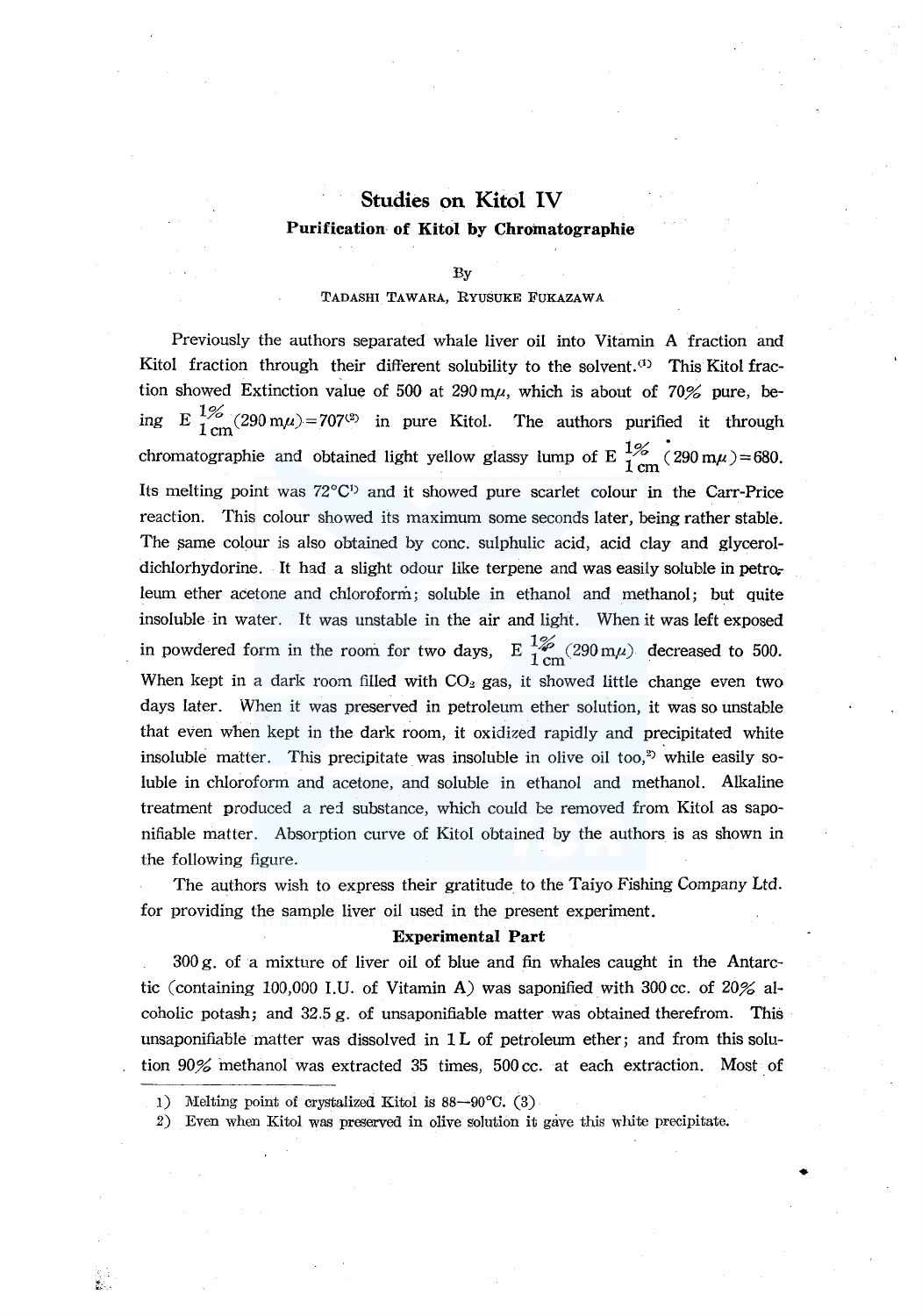#### *50* T. TAWARA

sterin and Vitamin A collected in the methanol layer. After the petroleum ether layer was washed several times with water and then dried, petroleum ether was distilled. When the residue was saponified again with a small amount of 20% alcoholic potash, unsaponifiable matter was obtained which was reddish yellow and viscous. Very thin chloroform solution of this unsaponifiable matter showed blue colour with the first drop of chloroform solution of antimony trichloride; but further addition of the same solution caused the blue colour to change instantly to cherry red. This is  $E_{1 \text{ cm}}^{1\%}$  (290 m $\mu$ ) = 500. 500 cc. of petroleum ether solution of this substance was passed into an adsorption column of aluminium oxide. Aluminium oxide used in this experiment as adsorbent was a mixture of equal amounts of "BL6" manufactured by the Japan Aluminium Co. Ltd. and inactivated "BL6" $\rm{^{3}}$ . When this adsorption column was developed by the use of petroleum ether, a yellow layer of Vitamin A was formed at the bottom a colourless layer of Kitol in the middle, and a light yellow layer of unknown matter at the top. When this chromatogramm column was further developed with petroleum ether, the yellow part of the Vitamin A layer finally separated from the alminium layer, moved into the vessel bellow as petroleum ether solution. The aluminium adsorbed was eluted with petoleum ether containing a few drops of methanol and washed with water to remove methanol. Then chromatogramm was again made and the slight amount of Vitamin A at the bottom was washed off. The top of this chromatogramm, light yellow in colour, adsorbed a matter which showed blue in the Carr-Price reaction. This matter was adsorbed a little easier by aluminium oxide than Kitol and was slower than Vitamin A in the appearance of blue in the Carr-Price reaction. Namely, when antimony trichloride was added to a mixture of Vitamin A and Kifol, blue colour appeared first; then the blue gradually changed to purple, then finally to red. But when antimony trichloride was added to a mixture of this unknown matter and Kitol, the first colour to appear was red, which gradually turned to purple. Moreover, when this mixture was dissolved in petroleum ether and extracted again and again with pure methanol, Kitol moved gradually to methanol, leaving this unknown matter in the petroleum ether layer. From the above facts, this unknown matter was thought to be of larger molecule than Kitol.

After removing the upper part of chromatogramm in which this unknown matter was adsorbed, the Kitol layer in the middle was eluted in the same way as in the above experiment. When this was passed into a very short adsorption column consisting of inactivated alminium oxide " BL5 " to which 10% activated alminium had been added, most of the Kitol flowed down without. being adsorbed and the

3) It was too adsorptive for "BL6" to separate Vitamin A from Kitol.